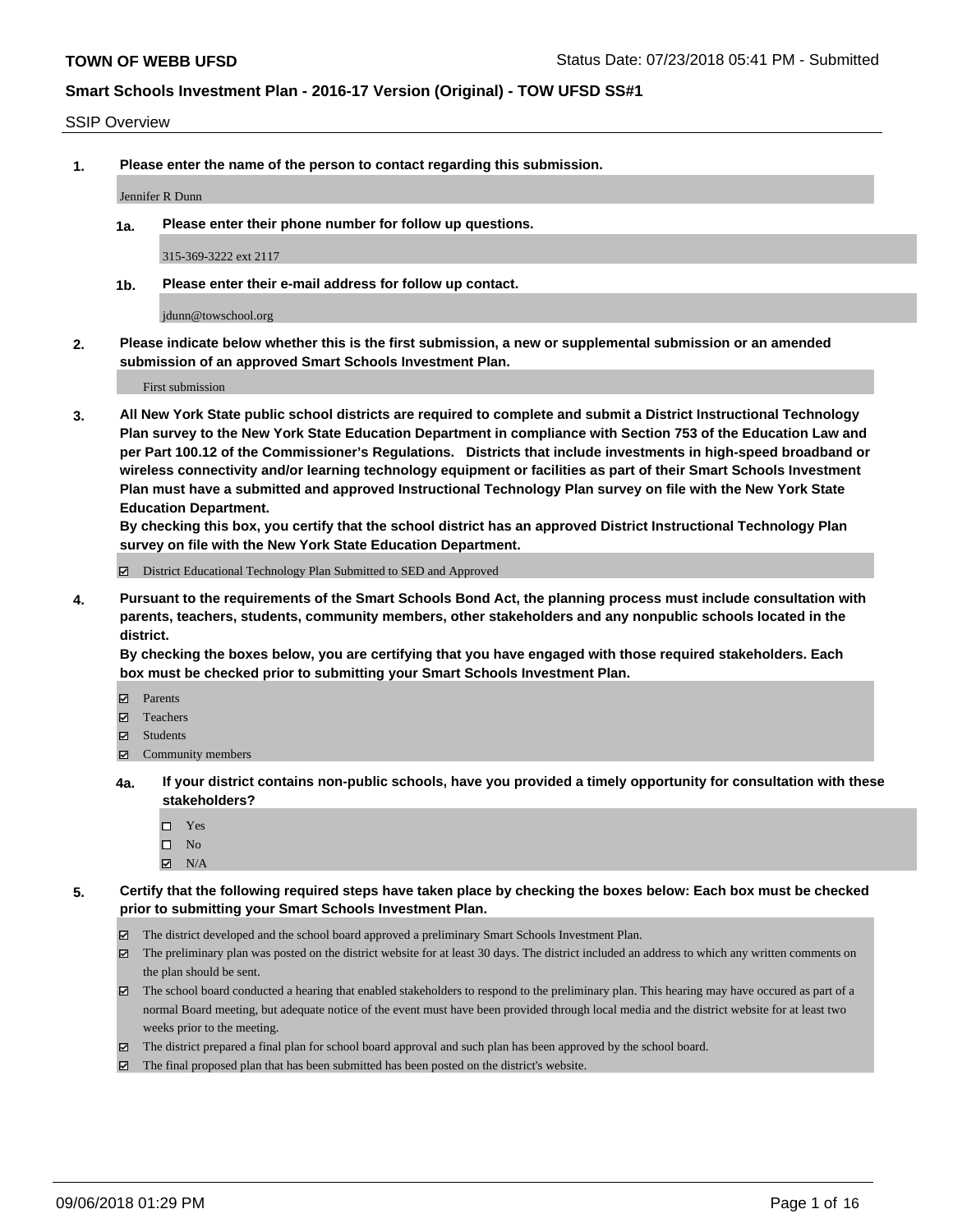SSIP Overview

**5a. Please upload the proposed Smart Schools Investment Plan (SSIP) that was posted on the district's website, along with any supporting materials. Note that this should be different than your recently submitted Educational Technology Survey. The Final SSIP, as approved by the School Board, should also be posted on the website and remain there during the course of the projects contained therein.**

Investment Plan.pptx-1.pdf

**5b. Enter the webpage address where the final Smart Schools Investment Plan is posted. The Plan should remain posted for the life of the included projects.**

www.towschool.org

**6. Please enter an estimate of the total number of students and staff that will benefit from this Smart Schools Investment Plan based on the cumulative projects submitted to date.**

310

**7. An LEA/School District may partner with one or more other LEA/School Districts to form a consortium to pool Smart Schools Bond Act funds for a project that meets all other Smart School Bond Act requirements. Each school district participating in the consortium will need to file an approved Smart Schools Investment Plan for the project and submit a signed Memorandum of Understanding that sets forth the details of the consortium including the roles of each respective district.**

 $\Box$  The district plans to participate in a consortium to partner with other school district(s) to implement a Smart Schools project.

#### **8. Please enter the name and 6-digit SED Code for each LEA/School District participating in the Consortium.**

| <b>Partner LEA/District</b> | <b>ISED BEDS Code</b> |
|-----------------------------|-----------------------|
| (No Response)               | (No Response)         |

#### **9. Please upload a signed Memorandum of Understanding with all of the participating Consortium partners.**

(No Response)

**10. Your district's Smart Schools Bond Act Allocation is:**

\$99,438

**11. Enter the budget sub-allocations by category that you are submitting for approval at this time. If you are not budgeting SSBA funds for a category, please enter 0 (zero.) If the value entered is \$0, you will not be required to complete that survey question.**

|                                       | Sub-<br>Allocations |
|---------------------------------------|---------------------|
| School Connectivity                   | 99,314              |
| Connectivity Projects for Communities | $\overline{0}$      |
| <b>Classroom Technology</b>           | $\overline{0}$      |
| Pre-Kindergarten Classrooms           | $\Omega$            |
| Replace Transportable Classrooms      | $\Omega$            |
| High-Tech Security Features           | $\Omega$            |
| <b>Totals:</b>                        | 99,314              |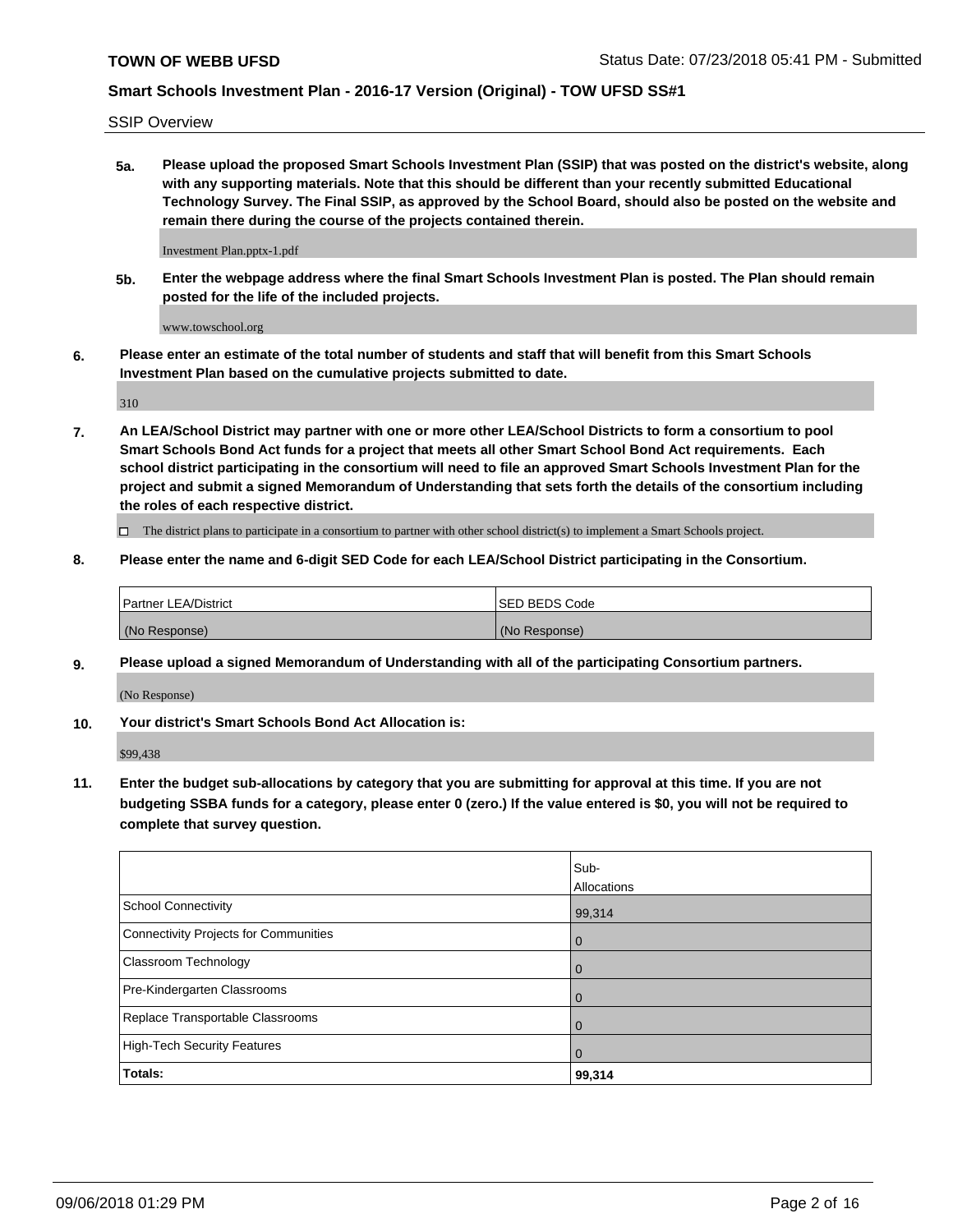School Connectivity

- **1. In order for students and faculty to receive the maximum benefit from the technology made available under the Smart Schools Bond Act, their school buildings must possess sufficient connectivity infrastructure to ensure that devices can be used during the school day. Smart Schools Investment Plans must demonstrate that:**
	- **• sufficient infrastructure that meets the Federal Communications Commission's 100 Mbps per 1,000 students standard currently exists in the buildings where new devices will be deployed, or**
	- **• is a planned use of a portion of Smart Schools Bond Act funds, or**
	- **• is under development through another funding source.**

**Smart Schools Bond Act funds used for technology infrastructure or classroom technology investments must increase the number of school buildings that meet or exceed the minimum speed standard of 100 Mbps per 1,000 students and staff within 12 months. This standard may be met on either a contracted 24/7 firm service or a "burstable" capability. If the standard is met under the burstable criteria, it must be:**

**1. Specifically codified in a service contract with a provider, and**

**2. Guaranteed to be available to all students and devices as needed, particularly during periods of high demand, such as computer-based testing (CBT) periods.**

### **Please describe how your district already meets or is planning to meet this standard within 12 months of plan submission.**

The district currently meets the minimum connectivity speed requirements by utilizing the 1GB telecom line that was purchased and with using gigabit connections at the core switch level. The district plans to update the outdated network infrastructure with industry standard network switches that will allow for an increase in our connection speeds, so we're able to grow and continue supporting the district learning initiatives.

- **1a. If a district believes that it will be impossible to meet this standard within 12 months, it may apply for a waiver of this requirement, as described on the Smart Schools website. The waiver must be filed and approved by SED prior to submitting this survey.**
	- $\Box$  By checking this box, you are certifying that the school district has an approved waiver of this requirement on file with the New York State Education Department.

|                         | l Number of<br>Students | Multiply by<br>100 Kbps | Divide by 1000 Current Speed<br>to Convert to<br>Required<br>Speed in Mb | In Mb | Expected<br>Speed to be<br>Attained Within Required<br>12 Months | <b>Expected Date</b><br>When<br>Speed Will be<br><b>Met</b> |
|-------------------------|-------------------------|-------------------------|--------------------------------------------------------------------------|-------|------------------------------------------------------------------|-------------------------------------------------------------|
| <b>Calculated Speed</b> | 247                     | 24,700                  | 24.7                                                                     | 1024  | 1024                                                             | The district<br>currently has<br>1gb incoming<br>line       |

#### **2. Connectivity Speed Calculator (Required)**

## **3. Describe how you intend to use Smart Schools Bond Act funds for high-speed broadband and/or wireless connectivity projects in school buildings.**

Utilizing the Smart Schools Bond Act, the district is proposing to replace all of our network switches and wireless infrastructure to create a more reliable network for all student and staff devices to connect to.Wireless infrastructure is currently lacking 50% of the access points needed to create a stable and reliable connections for devices and lacks a management application for monitoring and troubleshooting connectivity issues for student and staff devices.

With the district's outdated and lacking in hardware for both the wired and wireless infrastructure our students and staff are having ongoing connectivity issues in classrooms, which impedes learning. With our 5th - 12th grade 1:1 program, a reliable infrastructure is needed to create that seamless integration of technology and student learning. With a sound infrastructure in place, our teachers will be able to utilize the technology tools that can become an asset to student learning. A couple examples of these tools are: flipped classrooms, virtual field trips, web 2.0 tools, and online assessments.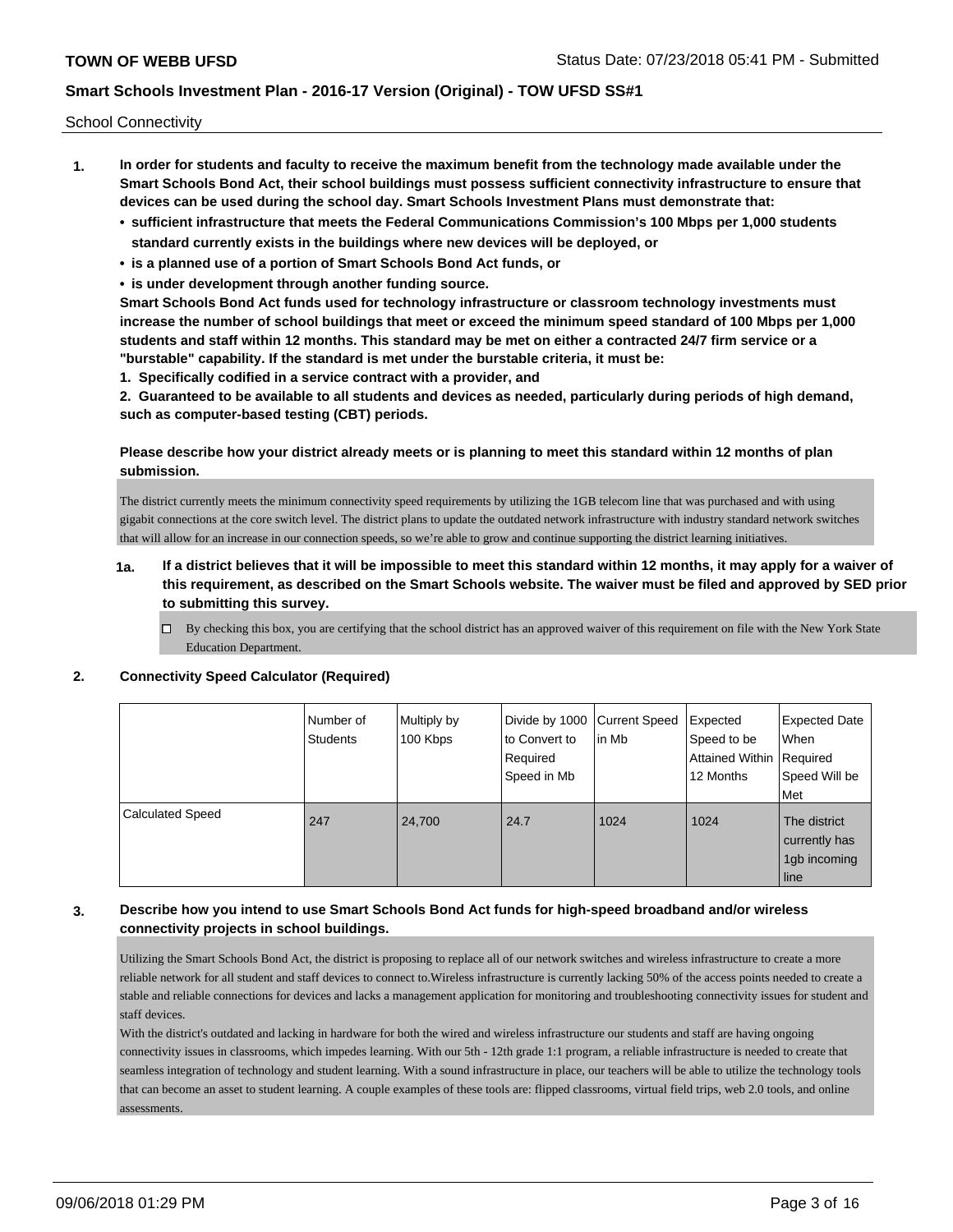School Connectivity

**4. Describe the linkage between the district's District Instructional Technology Plan and the proposed projects. (There should be a link between your response to this question and your response to Question 1 in Part E. Curriculum and Instruction "What are the district's plans to use digital connectivity and technology to improve teaching and learning?)**

The District believes its students must be prepared for the world at large when they enter society after graduation and also during their days as a student. Teaching and learning, with the use of mobile devices and access points, will remove the boundaries of the classroom and allow contact and access 24/7 if necessary. Students will have an extension of their classroom while teachers will have a method to support their instruction by identifying and sharing resources to support their teachings. All students will have an opportunity to engage, understand, collaborate, practice, visualize, question and further comprehend the material presented in a format they are very familiar with and execute assignments and tasks/homework as they will when they enter college or the professional or trade related workforce. The district will utilize technology resources that students are familiar with to help foster a diversified learning experience. In addition, the district will also utilize digital tools and platforms that may not be familiar to students with the undertaking that their learning will be further strengthened. By having an updated infrastructure the district will be able to obtain their goals for their staff and students.

**5. If the district wishes to have students and staff access the Internet from wireless devices within the school building, or in close proximity to it, it must first ensure that it has a robust Wi-Fi network in place that has sufficient bandwidth to meet user demand.**

**Please describe how you have quantified this demand and how you plan to meet this demand.**

Our school currently has a 1:1 and BYOD program in place for students in grades 5th-12th and BYOD option for staff. With these many devices already on the network, it has been determined that our wired / wireless infrastructure needs to be upgraded. We will be replacing all of our outdated network switches, access points, wireless controller, and wireless/wired managment software. This upgrade will provide devices a reliable connection throughout the building while ensuring there will be sufficient bandwidth to meet all users demands.

**6. As indicated on Page 5 of the guidance, the Office of Facilities Planning will have to conduct a preliminary review of all capital projects, including connectivity projects.**

**Please indicate on a separate row each project number given to you by the Office of Facilities Planning.**

| <b>Project Number</b> |  |
|-----------------------|--|
| 211901020001022       |  |

**7. Certain high-tech security and connectivity infrastructure projects may be eligible for an expedited review process as determined by the Office of Facilities Planning.**

**Was your project deemed eligible for streamlined review?**

No

**8. Include the name and license number of the architect or engineer of record.**

| Name                    | License Number |
|-------------------------|----------------|
| <b>March Associates</b> | 22954          |

**9. If you are submitting an allocation for School Connectivity complete this table.**

**Note that the calculated Total at the bottom of the table must equal the Total allocation for this category that you entered in the SSIP Overview overall budget.** 

|                            | Sub-              |
|----------------------------|-------------------|
|                            | <b>Allocation</b> |
| Network/Access Costs       | 76,612            |
| <b>Outside Plant Costs</b> | (No Response)     |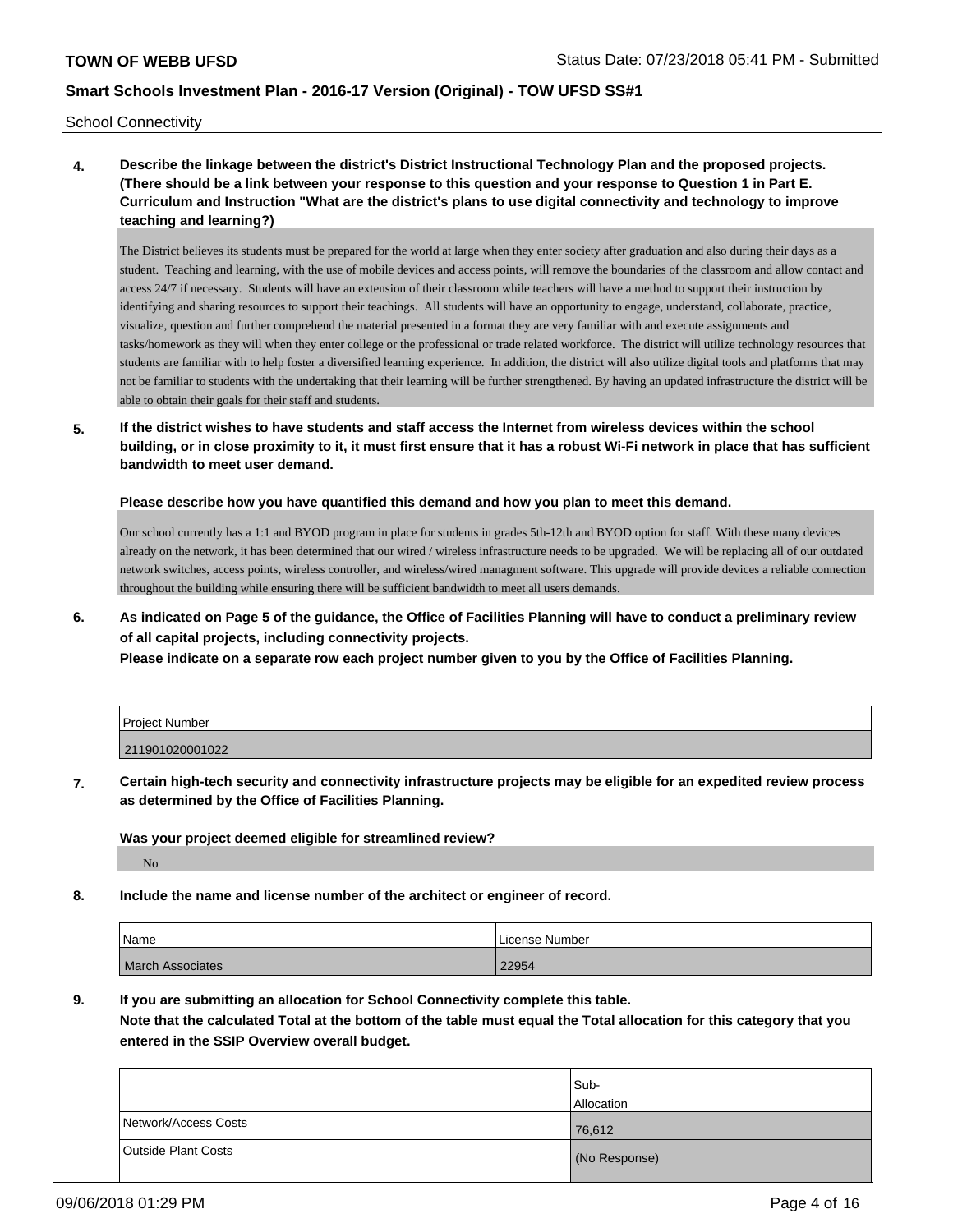School Connectivity

|                                            | Sub-<br><b>Allocation</b> |
|--------------------------------------------|---------------------------|
| School Internal Connections and Components | 17,002                    |
| <b>Professional Services</b>               | 5,700                     |
| Testing                                    | (No Response)             |
| Other Upfront Costs                        | (No Response)             |
| <b>Other Costs</b>                         | (No Response)             |
| Totals:                                    | 99,314                    |

**10. Please detail the type, quantity, per unit cost and total cost of the eligible items under each sub-category. This is especially important for any expenditures listed under the "Other" category. All expenditures must be eligible for tax-exempt financing to be reimbursed through the SSBA. Sufficient detail must be provided so that we can verify this is the case. If you have any questions, please contact us directly through smartschools@nysed.gov. NOTE: Wireless Access Points should be included in this category, not under Classroom Educational Technology, except those that will be loaned/purchased for nonpublic schools.**

| Select the allowable expenditure<br>type.<br>Repeat to add another item under<br>each type. | Item to be purchased                                               | Quantity       | Cost per Item  | <b>Total Cost</b> |
|---------------------------------------------------------------------------------------------|--------------------------------------------------------------------|----------------|----------------|-------------------|
| <b>Network/Access Costs</b>                                                                 | Cisco Catalyst 3850 12 Port 10G Fiber<br><b>Switch IP Services</b> | 2              | 6,222          | 12,444            |
| Network/Access Costs                                                                        | SNTC-8X5XNBD Cisco Catalyst 3850<br>12 Port 10G Fiber Sw           | 2              | 738            | 1,476             |
| <b>Network/Access Costs</b>                                                                 | Cisco ONE - 5520 Wireless Controller                               | $\overline{2}$ | 5,191          | 10,382            |
| <b>Network/Access Costs</b>                                                                 | SNTC-8X5XNBD Cisco 5520 Wireless<br>Controller                     | 2              | 2,452          | 4,904             |
| Network/Access Costs                                                                        | Catalyst 2960-X 48 GigE PoE                                        | 10             | 2,075          | 20,750            |
| <b>Network/Access Costs</b>                                                                 | Cisco ONE Foundation Lite Perpetual -<br>Cat 2900 48 Port          | 10             | 52             | 520               |
| Network/Access Costs                                                                        | SWSS UPGRADES C1 FND Perpetual<br>- Cat2900 48 Port                | 10             | 22             | 220               |
| <b>Connections/Components</b>                                                               | Catalyst 2960-X FlexStack Plus<br><b>Stacking Module</b>           | 10             | 310            | 3,100             |
| <b>Connections/Components</b>                                                               | 10GBASE-LRM SFP Module                                             | 6              | 417            | 2,502             |
| <b>Network/Access Costs</b>                                                                 | 802.11ac Wave 2; 4x4:4SS; Int Ant; B<br>Reg Dom                    | 60             | 258            | 15,480            |
| <b>Network/Access Costs</b>                                                                 | Cisco ONE Foundation Perpetual -<br><b>Wireless</b>                | 60             | 134            | 8,040             |
| <b>Network/Access Costs</b>                                                                 | <b>SWSS UPGRADES C1 Foundation</b><br>Perpetual - Wireless         | 60             | 39             | 2,340             |
| <b>Network/Access Costs</b>                                                                 | Prime Infrastructure 3.0 Software                                  | 1              | 10             | 10                |
| Network/Access Costs                                                                        | <b>SWSS UPGRADES Prime</b>                                         | 1              | $\overline{4}$ | $\overline{4}$    |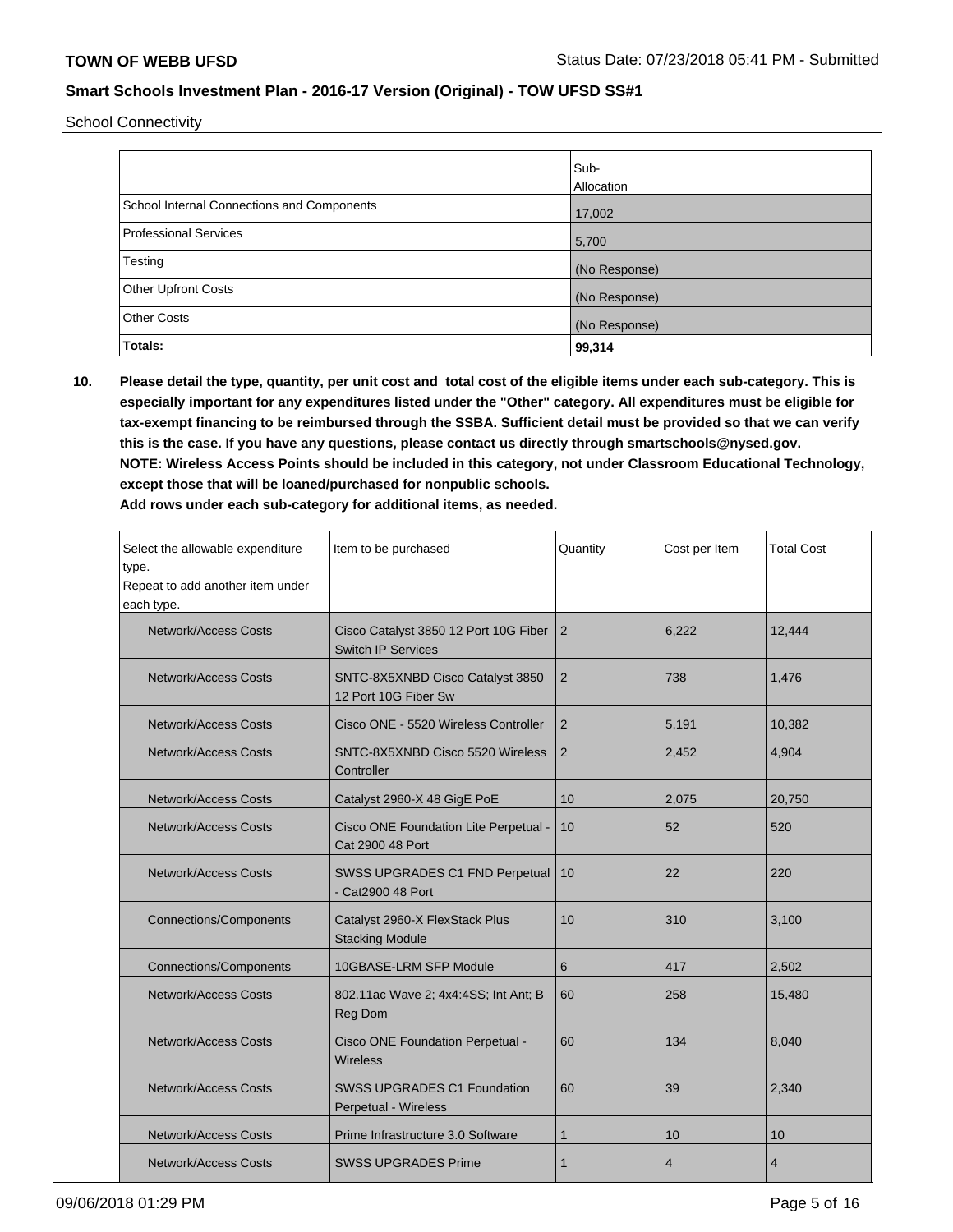School Connectivity

| Select the allowable expenditure<br>type.<br>Repeat to add another item under<br>each type. | Item to be purchased                                            | Quantity | Cost per Item | <b>Total Cost</b> |
|---------------------------------------------------------------------------------------------|-----------------------------------------------------------------|----------|---------------|-------------------|
|                                                                                             | Infrastructure                                                  |          |               |                   |
| Network/Access Costs                                                                        | Cisco Ent MGMT: PI 3.x Platform Base<br>Lic.                    | 1        | 31            | 31                |
| Network/Access Costs                                                                        | <b>SWSS UPGRADES Cisco Ent MGMT</b><br>PI 3.x Platform Base Lic | 1        | 11            | 11                |
| <b>Professional Services</b>                                                                | <b>Project Management</b>                                       | 10       | 190           | 1,900             |
| Connections/Components                                                                      | Installation                                                    | 60       | 190           | 11,400            |
| <b>Professional Services</b>                                                                | Initial training on new<br>system/equipment                     | 20       | 190           | 3,800             |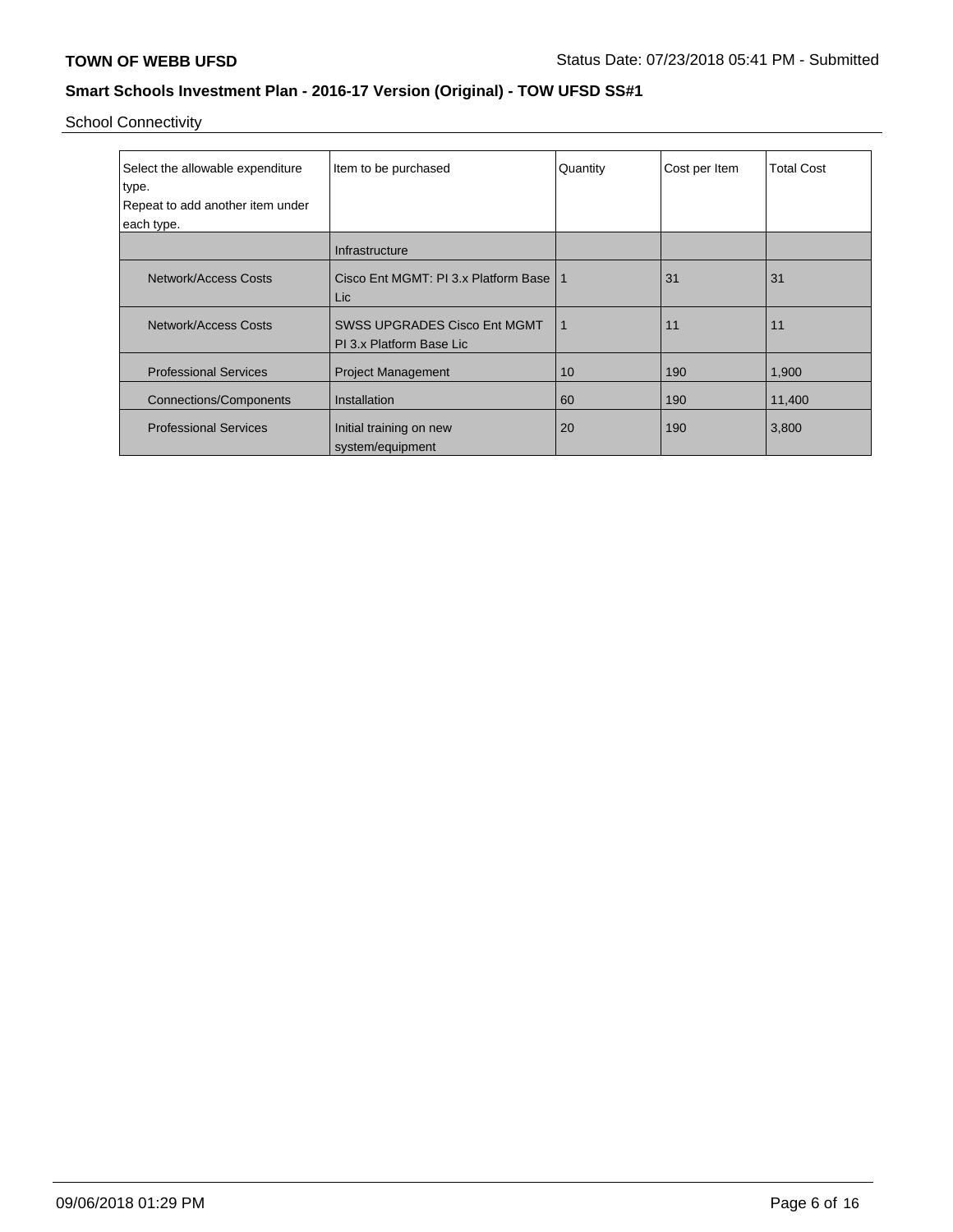Community Connectivity (Broadband and Wireless)

**1. Describe how you intend to use Smart Schools Bond Act funds for high-speed broadband and/or wireless connectivity projects in the community.**

(No Response)

**2. Please describe how the proposed project(s) will promote student achievement and increase student and/or staff access to the Internet in a manner that enhances student learning and/or instruction outside of the school day and/or school building.**

(No Response)

**3. Community connectivity projects must comply with all the necessary local building codes and regulations (building and related permits are not required prior to plan submission).**

 $\Box$  I certify that we will comply with all the necessary local building codes and regulations.

**4. Please describe the physical location of the proposed investment.**

(No Response)

**5. Please provide the initial list of partners participating in the Community Connectivity Broadband Project, along with their Federal Tax Identification (Employer Identification) number.**

| <b>Project Partners</b> | l Federal ID # |
|-------------------------|----------------|
| (No Response)           | (No Response)  |

**6. If you are submitting an allocation for Community Connectivity, complete this table.**

**Note that the calculated Total at the bottom of the table must equal the Total allocation for this category that you entered in the SSIP Overview overall budget.**

|                                    | Sub-Allocation |
|------------------------------------|----------------|
| Network/Access Costs               | (No Response)  |
| <b>Outside Plant Costs</b>         | (No Response)  |
| <b>Tower Costs</b>                 | (No Response)  |
| <b>Customer Premises Equipment</b> | (No Response)  |
| <b>Professional Services</b>       | (No Response)  |
| Testing                            | (No Response)  |
| <b>Other Upfront Costs</b>         | (No Response)  |
| <b>Other Costs</b>                 | (No Response)  |
| Totals:                            | 0              |

**7. Please detail the type, quantity, per unit cost and total cost of the eligible items under each sub-category. This is especially important for any expenditures listed under the "Other" category. All expenditures must be capital-bond eligible to be reimbursed through the SSBA. If you have any questions, please contact us directly through smartschools@nysed.gov.**

| Select the allowable expenditure | Item to be purchased | Quantity      | Cost per Item | <b>Total Cost</b> |
|----------------------------------|----------------------|---------------|---------------|-------------------|
| type.                            |                      |               |               |                   |
| Repeat to add another item under |                      |               |               |                   |
| each type.                       |                      |               |               |                   |
| (No Response)                    | (No Response)        | (No Response) | (No Response) | (No Response)     |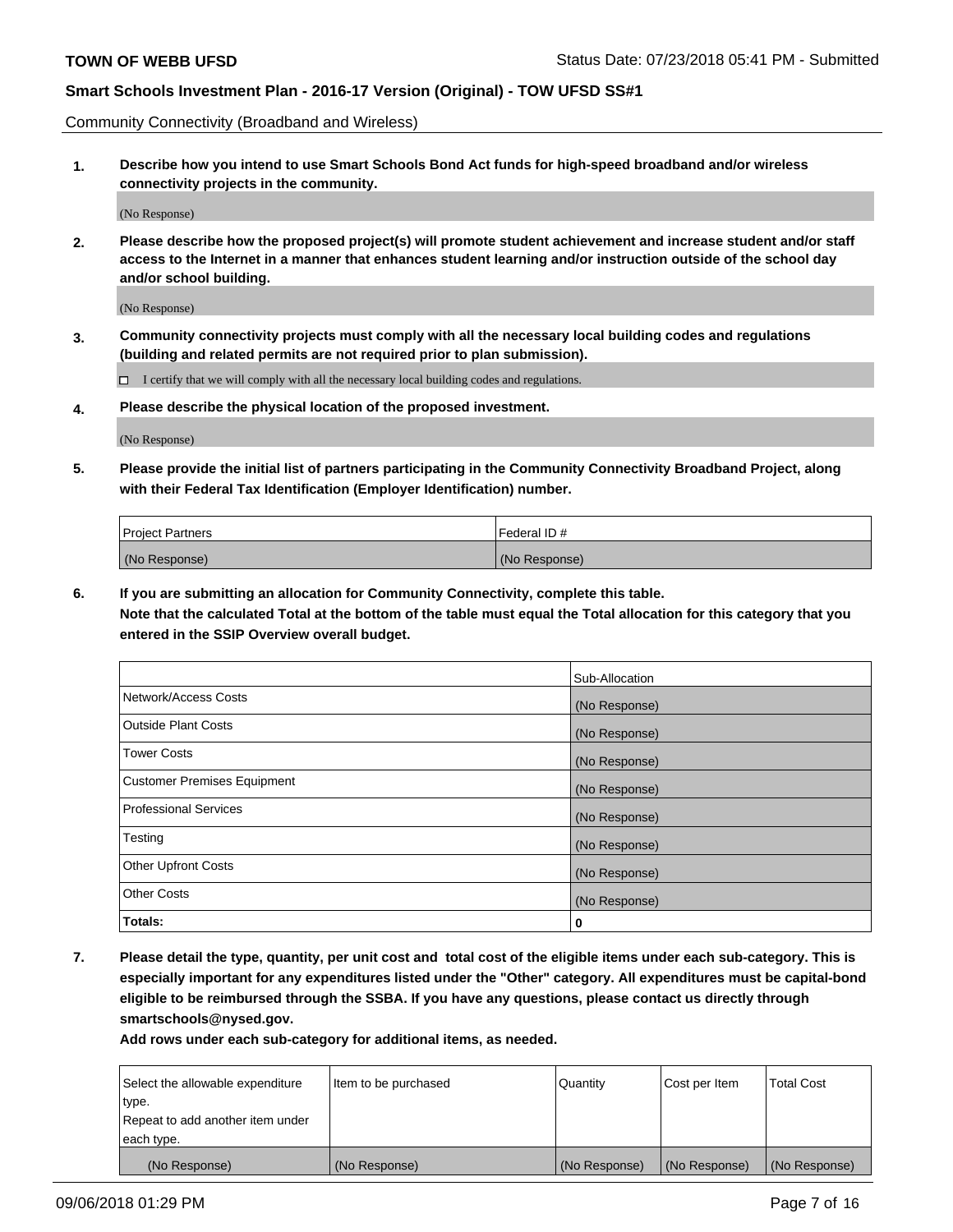#### Classroom Learning Technology

**1. In order for students and faculty to receive the maximum benefit from the technology made available under the Smart Schools Bond Act, their school buildings must possess sufficient connectivity infrastructure to ensure that devices can be used during the school day. Smart Schools Investment Plans must demonstrate that sufficient infrastructure that meets the Federal Communications Commission's 100 Mbps per 1,000 students standard currently exists in the buildings where new devices will be deployed, or is a planned use of a portion of Smart Schools Bond Act funds, or is under development through another funding source. Smart Schools Bond Act funds used for technology infrastructure or classroom technology investments must increase the number of school buildings that meet or exceed the minimum speed standard of 100 Mbps per 1,000**

**students and staff within 12 months. This standard may be met on either a contracted 24/7 firm service or a "burstable" capability. If the standard is met under the burstable criteria, it must be:**

**1. Specifically codified in a service contract with a provider, and**

**2. Guaranteed to be available to all students and devices as needed, particularly during periods of high demand, such as computer-based testing (CBT) periods.**

**Please describe how your district already meets or is planning to meet this standard within 12 months of plan submission.**

(No Response)

- **1a. If a district believes that it will be impossible to meet this standard within 12 months, it may apply for a waiver of this requirement, as described on the Smart Schools website. The waiver must be filed and approved by SED prior to submitting this survey.**
	- By checking this box, you are certifying that the school district has an approved waiver of this requirement on file with the New York State Education Department.

#### **2. Connectivity Speed Calculator (Required)**

|                         | l Number of<br>Students | Multiply by<br>100 Kbps | to Convert to<br>Required<br>Speed in Mb | Divide by 1000 Current Speed Expected<br>lin Mb | Speed to be<br>Attained Within Required<br>12 Months | <b>Expected Date</b><br>When<br>Speed Will be<br>Met |
|-------------------------|-------------------------|-------------------------|------------------------------------------|-------------------------------------------------|------------------------------------------------------|------------------------------------------------------|
| <b>Calculated Speed</b> | (No<br>Response)        | (No Response)           | (No<br>Response)                         | (No<br>Response)                                | (No<br>Response)                                     | (No<br>Response)                                     |

**3. If the district wishes to have students and staff access the Internet from wireless devices within the school building, or in close proximity to it, it must first ensure that it has a robust Wi-Fi network in place that has sufficient bandwidth to meet user demand.**

**Please describe how you have quantified this demand and how you plan to meet this demand.**

(No Response)

**4. All New York State public school districts are required to complete and submit an Instructional Technology Plan survey to the New York State Education Department in compliance with Section 753 of the Education Law and per Part 100.12 of the Commissioner's Regulations.**

**Districts that include educational technology purchases as part of their Smart Schools Investment Plan must have a submitted and approved Instructional Technology Plan survey on file with the New York State Education Department.**

- $\Box$  By checking this box, you are certifying that the school district has an approved Instructional Technology Plan survey on file with the New York State Education Department.
- **5. Describe the devices you intend to purchase and their compatibility with existing or planned platforms or systems. Specifically address the adequacy of each facility's electrical, HVAC and other infrastructure necessary to install and support the operation of the planned technology.**

(No Response)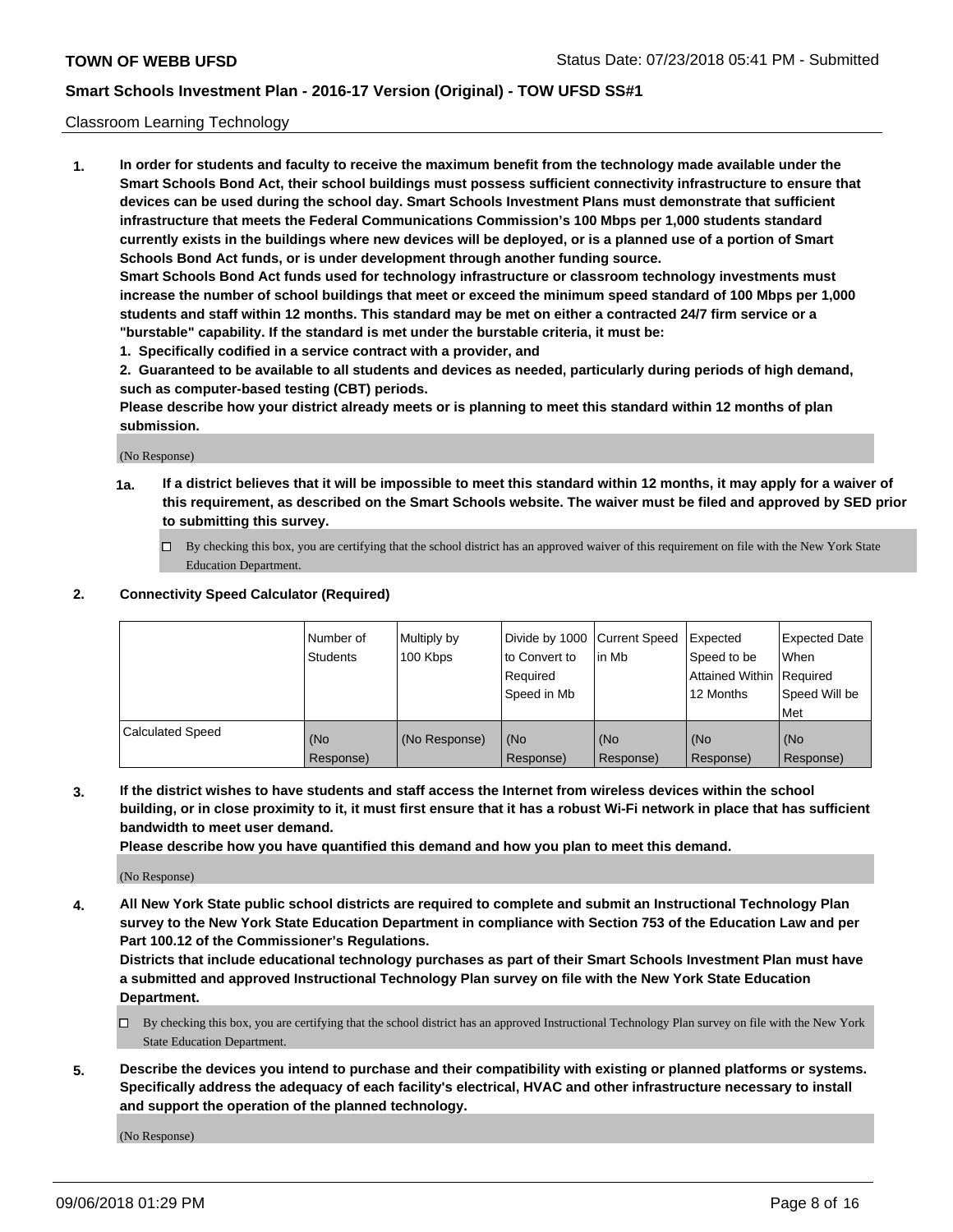#### Classroom Learning Technology

- **6. Describe how the proposed technology purchases will:**
	- **> enhance differentiated instruction;**
	- **> expand student learning inside and outside the classroom;**
	- **> benefit students with disabilities and English language learners; and**
	- **> contribute to the reduction of other learning gaps that have been identified within the district.**

**The expectation is that districts will place a priority on addressing the needs of students who struggle to succeed in a rigorous curriculum. Responses in this section should specifically address this concern and align with the district's Instructional Technology Plan (in particular Question 2 of E. Curriculum and Instruction: "Does the district's instructional technology plan address the needs of students with disabilities to ensure equitable access to instruction, materials and assessments?" and Question 3 of the same section: "Does the district's instructional technology plan address the provision of assistive technology specifically for students with disabilities to ensure access to and participation in the general curriculum?"**

(No Response)

**7. Where appropriate, describe how the proposed technology purchases will enhance ongoing communication with parents and other stakeholders and help the district facilitate technology-based regional partnerships, including distance learning and other efforts.**

(No Response)

**8. Describe the district's plan to provide professional development to ensure that administrators, teachers and staff can employ the technology purchased to enhance instruction successfully.**

**Note: This response should be aligned and expanded upon in accordance with your district's response to Question 1 of F. Professional Development of your Instructional Technology Plan: "Please provide a summary of professional development offered to teachers and staff, for the time period covered by this plan, to support technology to enhance teaching and learning. Please include topics, audience and method of delivery within your summary."**

(No Response)

- **9. Districts must contact the SUNY/CUNY teacher preparation program that supplies the largest number of the district's new teachers to request advice on innovative uses and best practices at the intersection of pedagogy and educational technology.**
	- By checking this box, you certify that you have contacted the SUNY/CUNY teacher preparation program that supplies the largest number of your new teachers to request advice on these issues.
	- **9a. Please enter the name of the SUNY or CUNY Institution that you contacted.**

(No Response)

**9b. Enter the primary Institution phone number.**

(No Response)

**9c. Enter the name of the contact person with whom you consulted and/or will be collaborating with on innovative uses of technology and best practices.**

(No Response)

**10. A district whose Smart Schools Investment Plan proposes the purchase of technology devices and other hardware must account for nonpublic schools in the district.**

**Are there nonpublic schools within your school district?**

Yes

 $\square$  No

**11. Nonpublic Classroom Technology Loan Calculator**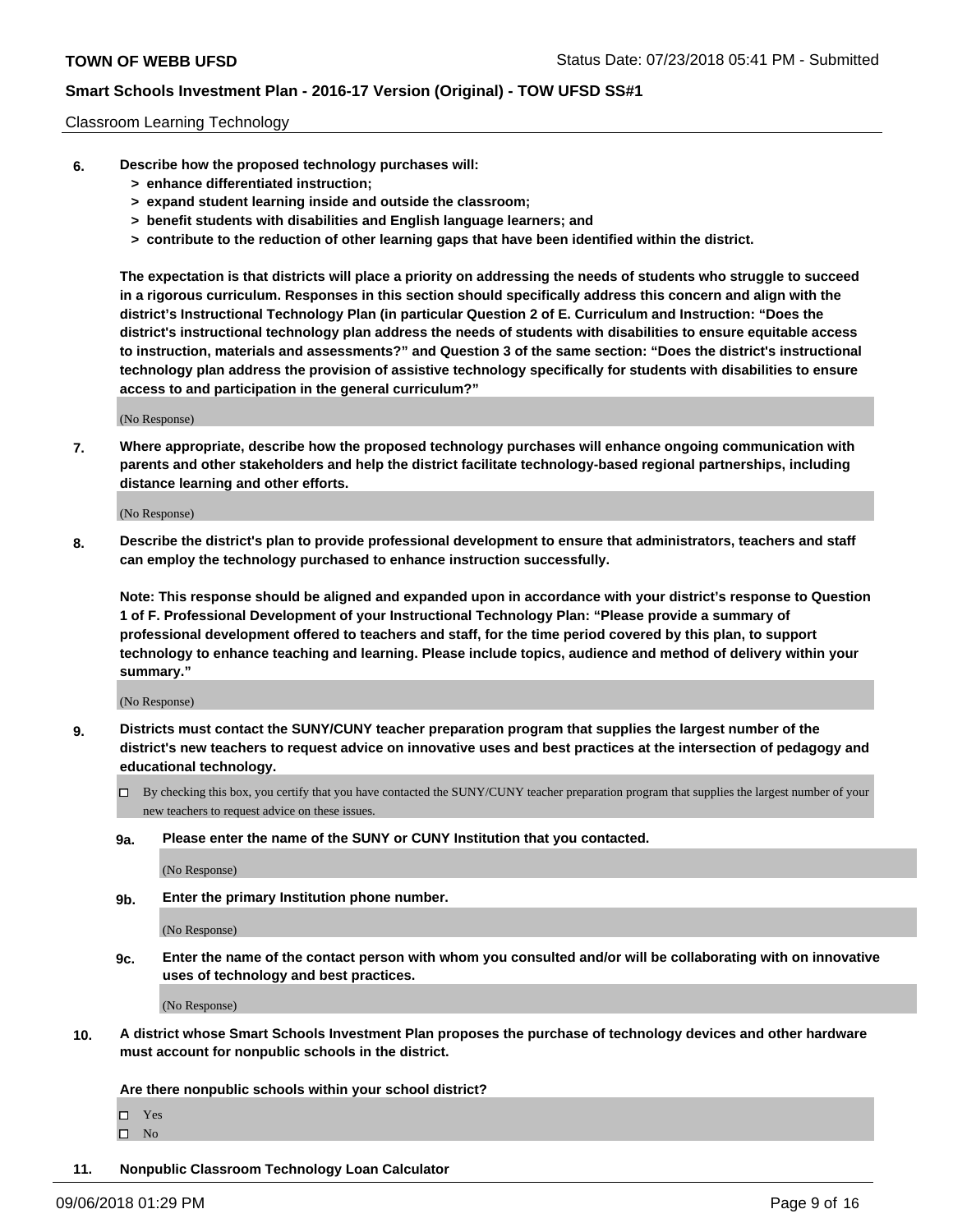#### Classroom Learning Technology

**The Smart Schools Bond Act provides that any Classroom Learning Technology purchases made using Smart Schools funds shall be lent, upon request, to nonpublic schools in the district. However, no school district shall be required to loan technology in amounts greater than the total obtained and spent on technology pursuant to the Smart Schools Bond Act and the value of such loan may not exceed the total of \$250 multiplied by the nonpublic school enrollment in the base year at the time of enactment. See:**

**http://www.p12.nysed.gov/mgtserv/smart\_schools/docs/Smart\_Schools\_Bond\_Act\_Guidance\_04.27.15\_Final.pdf.**

|                                       | 1. Classroom<br>Technology<br>Sub-allocation | 2. Public<br>l Enrollment<br>$(2014 - 15)$ | l 3. Nonpublic<br>l Enrollment<br>$(2014 - 15)$ | l 4. Sum of<br>Public and<br>l Nonpublic<br>Enrollment                                        | 15. Total Per<br>Pupil Sub-<br>l allocation | l 6. Total<br>Nonpublic Loan<br>Amount |
|---------------------------------------|----------------------------------------------|--------------------------------------------|-------------------------------------------------|-----------------------------------------------------------------------------------------------|---------------------------------------------|----------------------------------------|
| Calculated Nonpublic Loan<br>l Amount |                                              |                                            |                                                 | (No Response)   (No Response)   (No Response)   (No Response)   (No Response)   (No Response) |                                             |                                        |

**12. To ensure the sustainability of technology purchases made with Smart Schools funds, districts must demonstrate a long-term plan to maintain and replace technology purchases supported by Smart Schools Bond Act funds. This sustainability plan shall demonstrate a district's capacity to support recurring costs of use that are ineligible for Smart Schools Bond Act funding such as device maintenance, technical support, Internet and wireless fees, maintenance of hotspots, staff professional development, building maintenance and the replacement of incidental items. Further, such a sustainability plan shall include a long-term plan for the replacement of purchased devices and equipment at the end of their useful life with other funding sources.**

 $\Box$  By checking this box, you certify that the district has a sustainability plan as described above.

**13. Districts must ensure that devices purchased with Smart Schools Bond funds will be distributed, prepared for use, maintained and supported appropriately. Districts must maintain detailed device inventories in accordance with generally accepted accounting principles.**

By checking this box, you certify that the district has a distribution and inventory management plan and system in place.

**14. If you are submitting an allocation for Classroom Learning Technology complete this table. Note that the calculated Total at the bottom of the table must equal the Total allocation for this category that you entered in the SSIP Overview overall budget.**

|                         | Sub-Allocation |
|-------------------------|----------------|
| Interactive Whiteboards | (No Response)  |
| Computer Servers        | (No Response)  |
| Desktop Computers       | (No Response)  |
| <b>Laptop Computers</b> | (No Response)  |
| <b>Tablet Computers</b> | (No Response)  |
| <b>Other Costs</b>      | (No Response)  |
| Totals:                 | 0              |

**15. Please detail the type, quantity, per unit cost and total cost of the eligible items under each sub-category. This is especially important for any expenditures listed under the "Other" category. All expenditures must be capital-bond eligible to be reimbursed through the SSBA. If you have any questions, please contact us directly through smartschools@nysed.gov.**

**Please specify in the "Item to be Purchased" field which specific expenditures and items are planned to meet the district's nonpublic loan requirement, if applicable.**

**NOTE: Wireless Access Points that will be loaned/purchased for nonpublic schools should ONLY be included in this category, not under School Connectivity, where public school districts would list them.**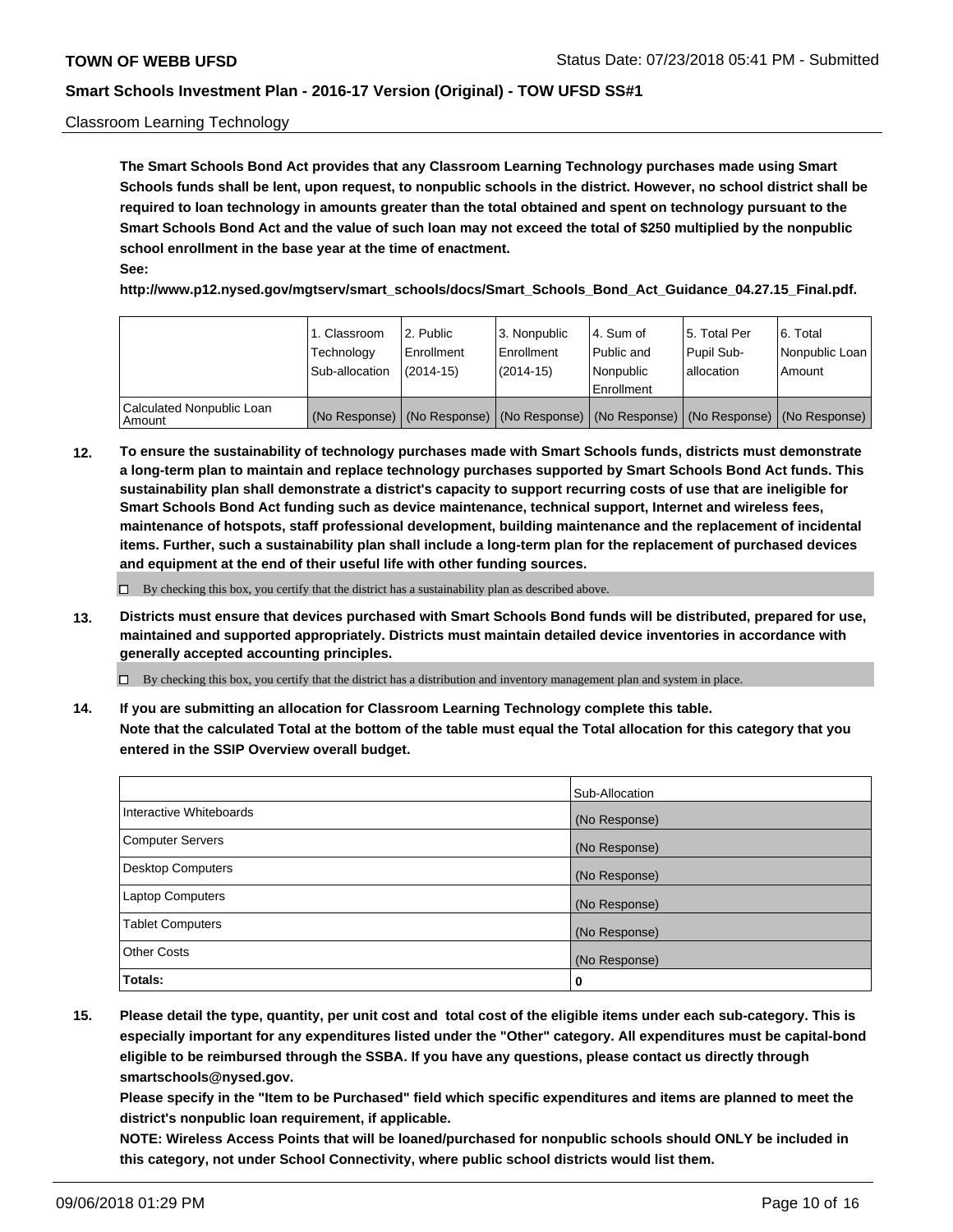Classroom Learning Technology

| Select the allowable expenditure | Iltem to be Purchased | Quantity      | Cost per Item | <b>Total Cost</b> |
|----------------------------------|-----------------------|---------------|---------------|-------------------|
| type.                            |                       |               |               |                   |
| Repeat to add another item under |                       |               |               |                   |
| each type.                       |                       |               |               |                   |
| (No Response)                    | (No Response)         | (No Response) | (No Response) | (No Response)     |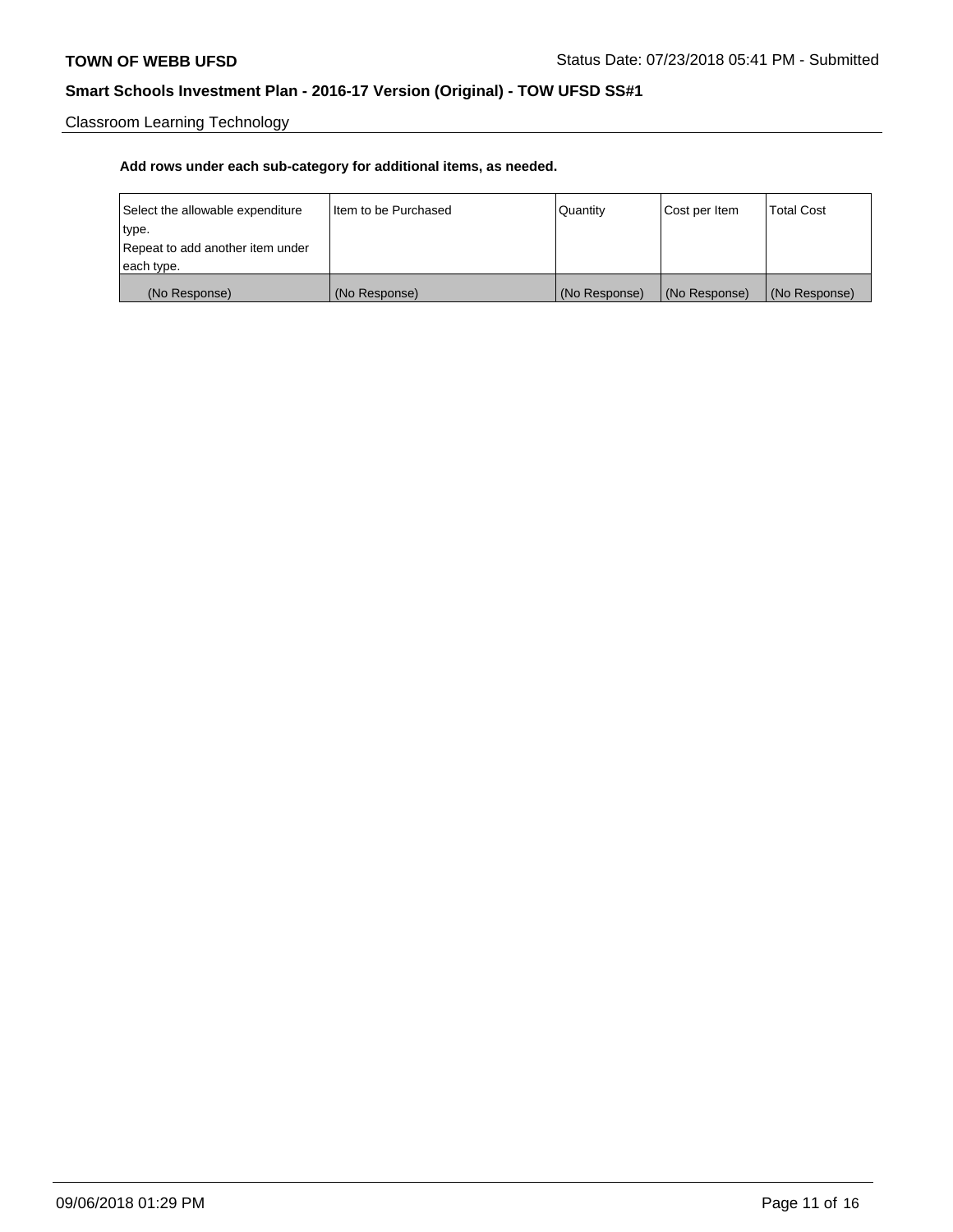#### Pre-Kindergarten Classrooms

**1. Provide information regarding how and where the district is currently serving pre-kindergarten students and justify the need for additional space with enrollment projections over 3 years.**

(No Response)

- **2. Describe the district's plan to construct, enhance or modernize education facilities to accommodate prekindergarten programs. Such plans must include:**
	- **Specific descriptions of what the district intends to do to each space;**
	- **An affirmation that pre-kindergarten classrooms will contain a minimum of 900 square feet per classroom;**
	- **The number of classrooms involved;**
	- **The approximate construction costs per classroom; and**
	- **Confirmation that the space is district-owned or has a long-term lease that exceeds the probable useful life of the improvements.**

(No Response)

**3. Smart Schools Bond Act funds may only be used for capital construction costs. Describe the type and amount of additional funds that will be required to support ineligible ongoing costs (e.g. instruction, supplies) associated with any additional pre-kindergarten classrooms that the district plans to add.**

(No Response)

**4. All plans and specifications for the erection, repair, enlargement or remodeling of school buildings in any public school district in the State must be reviewed and approved by the Commissioner. Districts that plan capital projects using their Smart Schools Bond Act funds will undergo a Preliminary Review Process by the Office of Facilities Planning.**

**Please indicate on a separate row each project number given to you by the Office of Facilities Planning.**

| Project Number |  |
|----------------|--|
| (No Response)  |  |
|                |  |

**5. If you have made an allocation for Pre-Kindergarten Classrooms, complete this table.**

**Note that the calculated Total at the bottom of the table must equal the Total allocation for this category that you entered in the SSIP Overview overall budget.**

|                                          | Sub-Allocation |
|------------------------------------------|----------------|
| Construct Pre-K Classrooms               | (No Response)  |
| Enhance/Modernize Educational Facilities | (No Response)  |
| <b>Other Costs</b>                       | (No Response)  |
| Totals:                                  | 0              |

**6. Please detail the type, quantity, per unit cost and total cost of the eligible items under each sub-category. This is especially important for any expenditures listed under the "Other" category. All expenditures must be capital-bond eligible to be reimbursed through the SSBA. If you have any questions, please contact us directly through smartschools@nysed.gov.**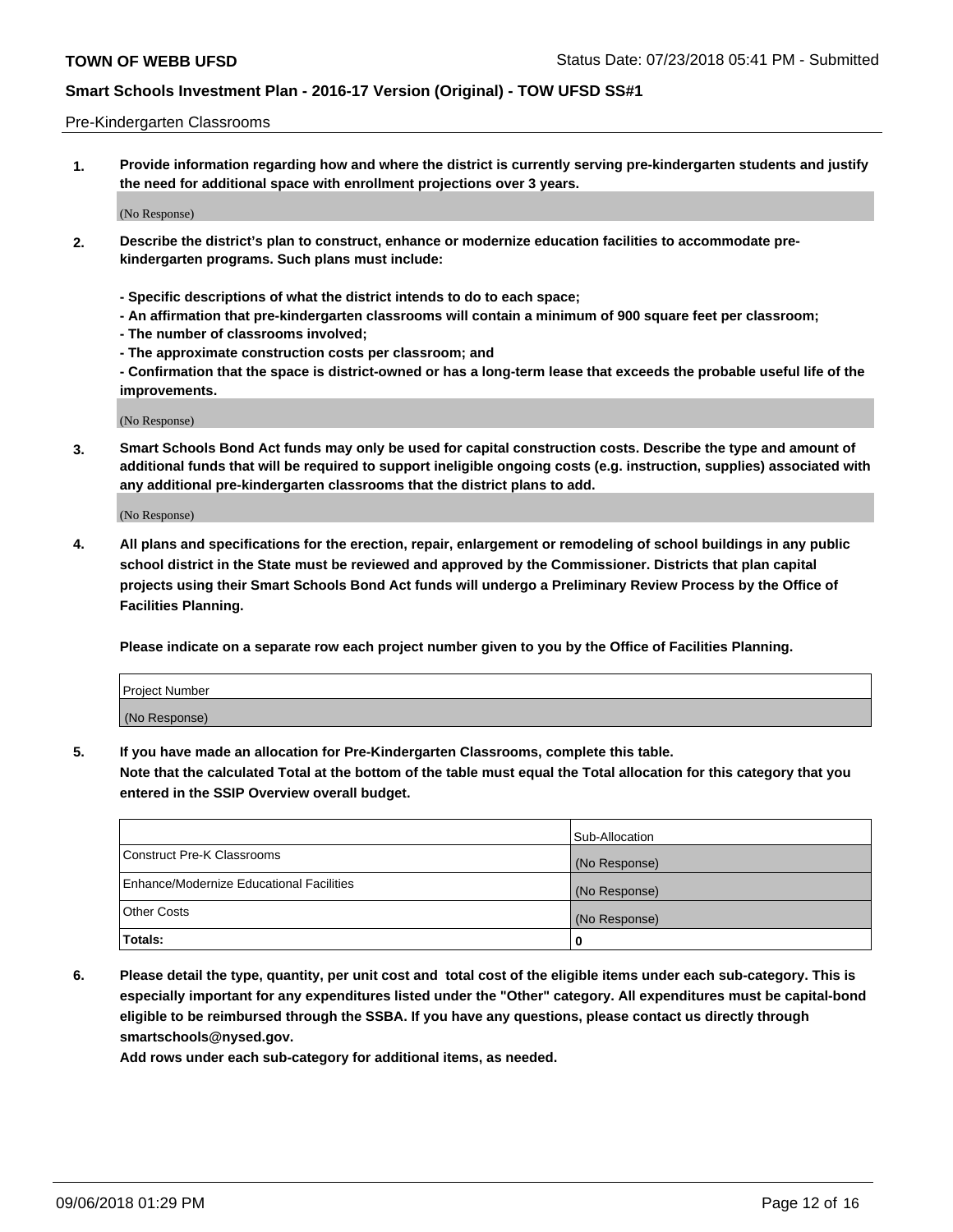Pre-Kindergarten Classrooms

| Select the allowable expenditure | Item to be purchased | Quantity      | Cost per Item | <b>Total Cost</b> |
|----------------------------------|----------------------|---------------|---------------|-------------------|
| type.                            |                      |               |               |                   |
| Repeat to add another item under |                      |               |               |                   |
| each type.                       |                      |               |               |                   |
| (No Response)                    | (No Response)        | (No Response) | (No Response) | (No Response)     |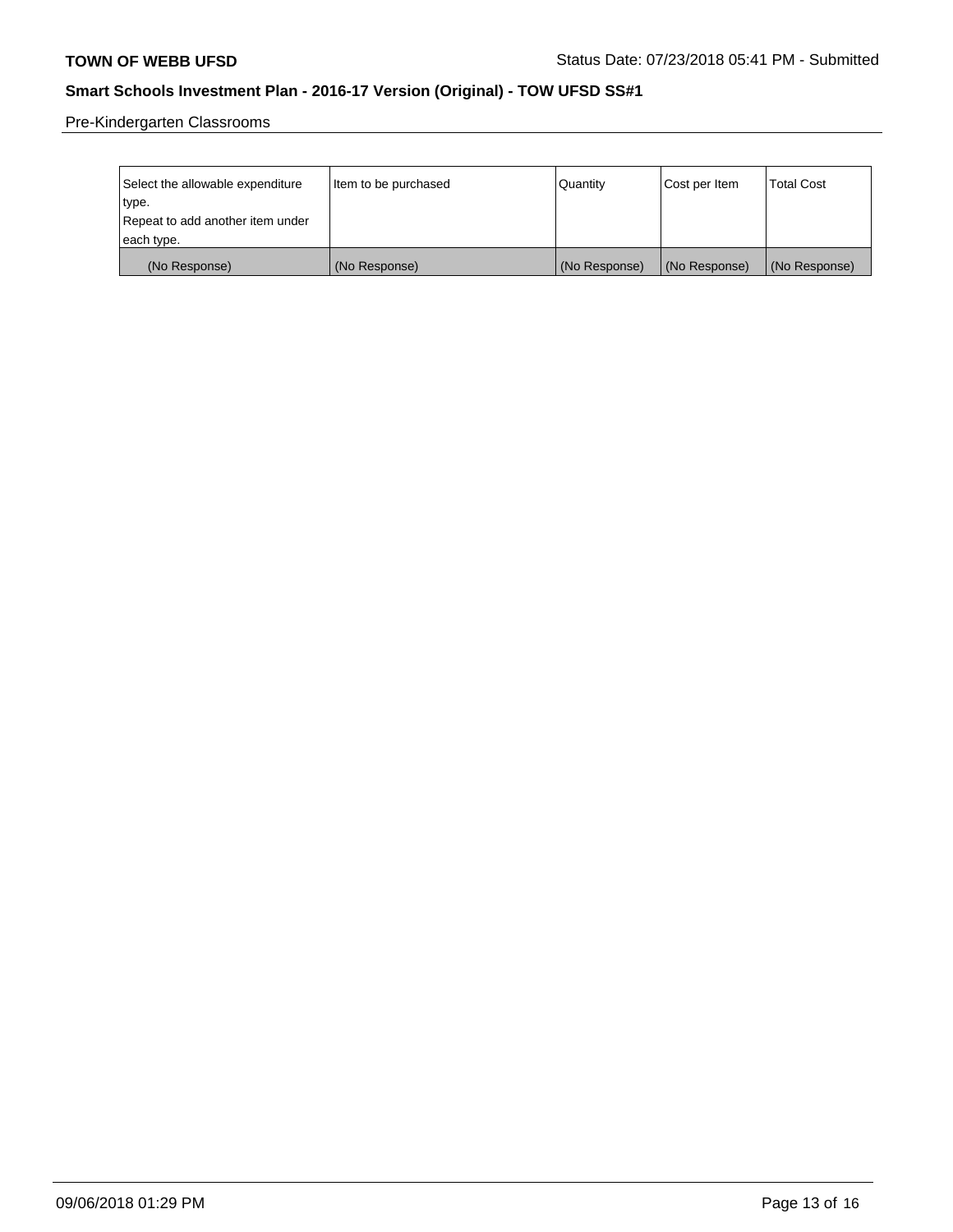Replace Transportable Classrooms

**1. Describe the district's plan to construct, enhance or modernize education facilities to provide high-quality instructional space by replacing transportable classrooms.**

(No Response)

**2. All plans and specifications for the erection, repair, enlargement or remodeling of school buildings in any public school district in the State must be reviewed and approved by the Commissioner. Districts that plan capital projects using their Smart Schools Bond Act funds will undergo a Preliminary Review Process by the Office of Facilities Planning.**

**Please indicate on a separate row each project number given to you by the Office of Facilities Planning.**

| Project Number |  |
|----------------|--|
|                |  |
|                |  |
|                |  |
|                |  |
| (No Response)  |  |
|                |  |
|                |  |
|                |  |

**3. For large projects that seek to blend Smart Schools Bond Act dollars with other funds, please note that Smart Schools Bond Act funds can be allocated on a pro rata basis depending on the number of new classrooms built that directly replace transportable classroom units.**

**If a district seeks to blend Smart Schools Bond Act dollars with other funds describe below what other funds are being used and what portion of the money will be Smart Schools Bond Act funds.**

(No Response)

**4. If you have made an allocation for Replace Transportable Classrooms, complete this table. Note that the calculated Total at the bottom of the table must equal the Total allocation for this category that you entered in the SSIP Overview overall budget.**

|                                                | Sub-Allocation |
|------------------------------------------------|----------------|
| Construct New Instructional Space              | (No Response)  |
| Enhance/Modernize Existing Instructional Space | (No Response)  |
| <b>Other Costs</b>                             | (No Response)  |
| Totals:                                        | 0              |

**5. Please detail the type, quantity, per unit cost and total cost of the eligible items under each sub-category. This is especially important for any expenditures listed under the "Other" category. All expenditures must be capital-bond eligible to be reimbursed through the SSBA. If you have any questions, please contact us directly through smartschools@nysed.gov.**

| Select the allowable expenditure | Item to be purchased | l Quantitv    | Cost per Item | <b>Total Cost</b> |
|----------------------------------|----------------------|---------------|---------------|-------------------|
| type.                            |                      |               |               |                   |
| Repeat to add another item under |                      |               |               |                   |
| each type.                       |                      |               |               |                   |
| (No Response)                    | (No Response)        | (No Response) | (No Response) | (No Response)     |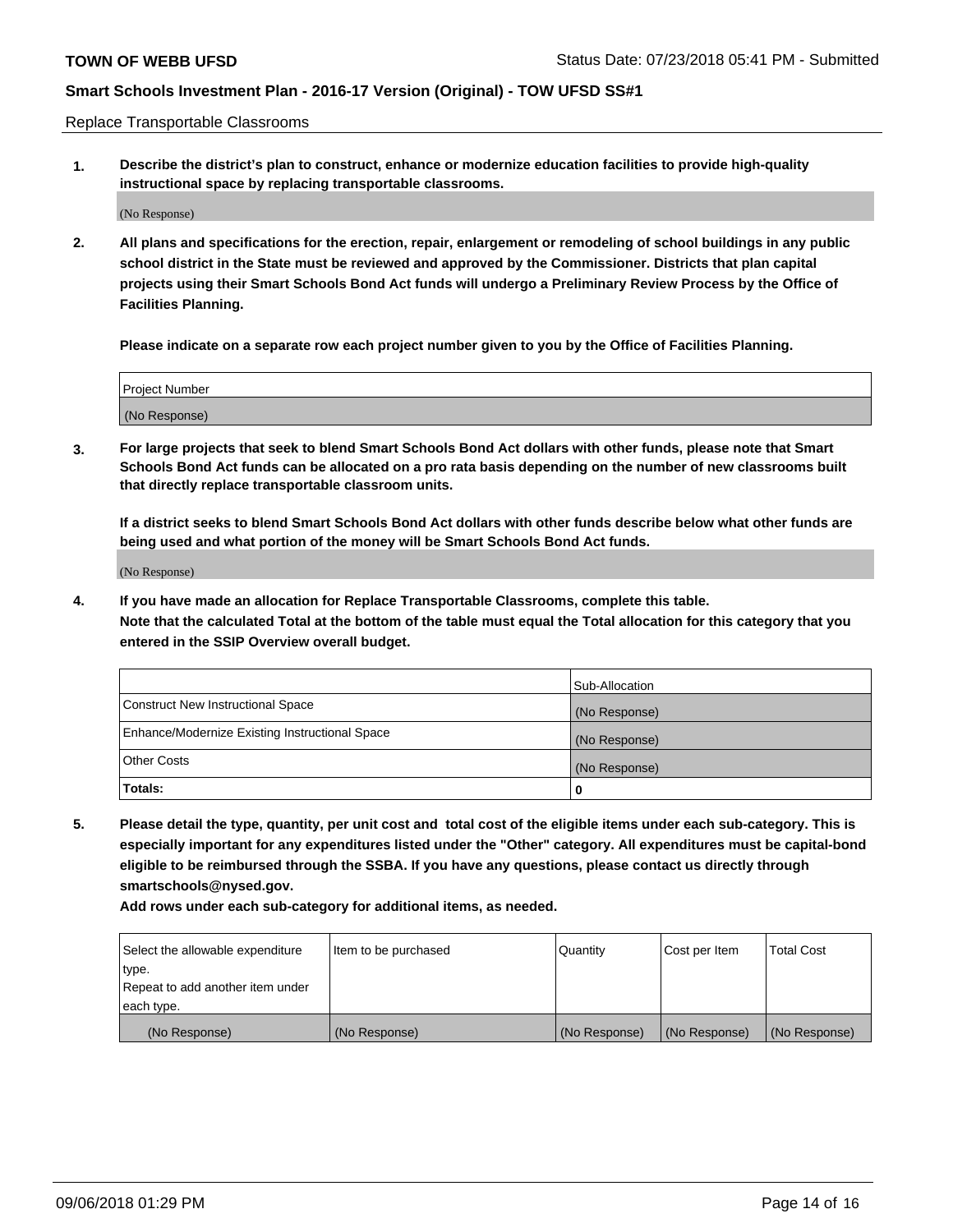High-Tech Security Features

**1. Describe how you intend to use Smart Schools Bond Act funds to install high-tech security features in school buildings and on school campuses.**

(No Response)

**2. All plans and specifications for the erection, repair, enlargement or remodeling of school buildings in any public school district in the State must be reviewed and approved by the Commissioner. Districts that plan capital projects using their Smart Schools Bond Act funds will undergo a Preliminary Review Process by the Office of Facilities Planning.** 

**Please indicate on a separate row each project number given to you by the Office of Facilities Planning.**

| <b>Project Number</b> |  |
|-----------------------|--|
| (No Response)         |  |

- **3. Was your project deemed eligible for streamlined Review?**
	- Yes
	- $\square$  No
- **4. Include the name and license number of the architect or engineer of record.**

| <b>Name</b>   | License Number |
|---------------|----------------|
| (No Response) | (No Response)  |

**5. If you have made an allocation for High-Tech Security Features, complete this table.**

**Note that the calculated Total at the bottom of the table must equal the Total allocation for this category that you entered in the SSIP Overview overall budget.**

|                                                      | Sub-Allocation |
|------------------------------------------------------|----------------|
| Capital-Intensive Security Project (Standard Review) | (No Response)  |
| <b>Electronic Security System</b>                    | (No Response)  |
| <b>Entry Control System</b>                          | (No Response)  |
| Approved Door Hardening Project                      | (No Response)  |
| <b>Other Costs</b>                                   | (No Response)  |
| Totals:                                              | 0              |

**6. Please detail the type, quantity, per unit cost and total cost of the eligible items under each sub-category. This is especially important for any expenditures listed under the "Other" category. All expenditures must be capital-bond eligible to be reimbursed through the SSBA. If you have any questions, please contact us directly through smartschools@nysed.gov.**

| Select the allowable expenditure | Item to be purchased | Quantity      | Cost per Item | <b>Total Cost</b> |
|----------------------------------|----------------------|---------------|---------------|-------------------|
| type.                            |                      |               |               |                   |
| Repeat to add another item under |                      |               |               |                   |
| each type.                       |                      |               |               |                   |
| (No Response)                    | (No Response)        | (No Response) | (No Response) | (No Response)     |